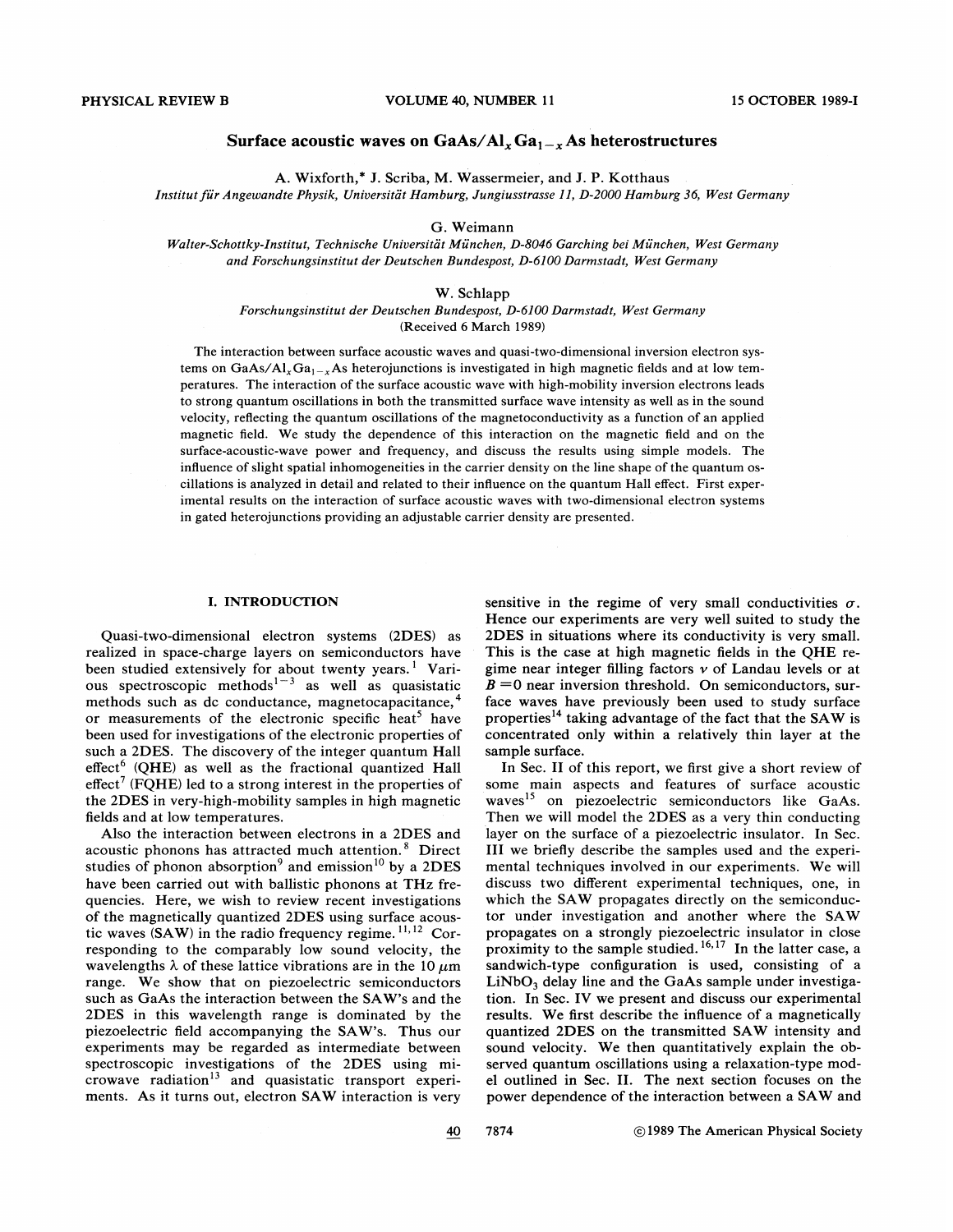a 2DES. Here, we demonstrate that the 2DES can be heated by the electric field of the SAW. Then we concentrate on the line-shape analysis of the observed quantum oscillations and point out the importance of small spatial inhomogeneities in the carrier density.<sup>18</sup> This section is followed by a brief discussion of the observed frequency dependence of the interaction of a SAW and a 2DES. Finally, we present initial observations of this interaction in gated heterojunctions. Here the carrier density in the 2DES can be controlled by a front gate electrode via field effect.

# II. SURFACE WAVES ON PIEZOELECTRIC HETEROSTRUCTURES

Surface acoustic waves are modes of elastic energy propagating along the surface of an elastic medium. The displacement amplitudes essentially decay in an exponential fashion into the bulk. Hence, the main energy flow is concentrated within a distance of the order of a wavelength  $\lambda$  beneath the surface. The particle displacement at and beneath the surface is elliptic, leading to an elliptical polarization of the wave.

Here we shall focus on the case where a SAW is propagating on a semi-insulating piezoelectric semiconductor such as GaAs, having near its surface a quasi-twodimensional electron system. We limit our discussion to crystal cuts and propagation directions which are piezoelectrically active, i.e., where the SAW is accompanied by an electric field. We will show that this piezoelectrically induced field is the dominant cause for the interaction between a SAW and a 2DES in heterostructures.

The basic equations of state that govern the propagation of elastic waves in a piezoelectric material connect the mechanical stress  $T$  and the electrical displacement  $D$ with the mechanical strain S and the electric field  $E$ .<sup>15</sup> In a simplified one-dimensional form these are

$$
T = cS - eE \text{ and } D = eS + \epsilon E . \qquad (1)
$$

Here  $c$  is the stiffness constant,  $e$  the piezoelectric constant, and  $\epsilon$  the electric permittivity of the crystal under consideration. The above "elastic" equation is Hooke's law extended by the additional stress  $-eE$  due to the piezoelectric effect. The "electrical" equation for D includes the electrical polarization eS produced by the strain S. Generally the above equations have to be written in tensor form, taking into account the anisotropy and the symmetry of the crystal and, for a SAW, its surface. For simplicity, we restrict our discussion to the one-dimensional model directly applicable only for longitudinal bulk waves. Using

$$
\frac{\partial S}{\partial x} = \frac{\partial^2 u}{\partial x^2} \quad \text{and} \quad \frac{\partial T}{\partial x} = \rho \frac{\partial^2 u}{\partial t^2} \tag{2}
$$

where  $u$  is the displacement amplitude in the  $x$  direction and  $\rho$  the density of the material, one obtains a wave equation for the problem, namely,

$$
\rho \frac{\partial^2 u}{\partial t^2} = c \left| 1 + \frac{e^2}{c \epsilon} \right| \frac{\partial^2 u}{\partial x^2} - \frac{e}{\epsilon} \frac{\partial D}{\partial x} . \tag{3}
$$

Using this wave equation for homogeneous bulk materials we now can discuss two limiting cases: If the material is a very good piezoelectric conductor, with conductivity  $\sigma \simeq \infty$ , the internal electric field has to vanish. Equation (3) thus describes longitudinal sound waves in a medium which appears to be nonpiezoelectric. The sound velocity then is  $v_0 = \sqrt{c}/\rho$ . If, on the other hand, the material s a piezoelectric insulator, i.e.,  $\sigma = 0$ , Poisson's equation requires  $\partial D / \partial x = 0$ . Then, Eq. (3) describes plane waves in a medium with increased elastic constants  $c' = c(1 + e^2/c\epsilon)$  and thus  $v = \sqrt{c'/\rho}$ . This effect is called piezoelectric stiffening and is used to define the electromechanical coupling coefficient  $K^2$  as a measure of strength of the piezoelectricity of a given material. Since  $e^2/c\epsilon$  usually is a small quantity, it is convenient to define the piezoelectric coupling coefficient

$$
K^2 = \frac{e^2}{c\epsilon} \simeq \frac{2(v - v_0)}{v_0} \ . \tag{4}
$$

Usually  $K^2$  is less than 0.05 for all piezoelectric materials. For surface waves, one obtains an effective coupling coefficient  $K_{\text{eff}}$  that differs slightly from the one derived in Eq. (4) using bulk elastic constants since boundary conditions at the crystal surface have to be taken into account. For a (100) surface on GaAs, with a SAW propagating in the piezoelectric [011] direction, one finds  $K_{\text{eff}}^2 = 6.4 \times 10^{-4}$ .<sup>19</sup>

The propagation of a SAW on a piezoelectric semiconductor with homogeneous bulk conductivity  $\sigma$  has been analyzed by several authors $^{20,21}$  and we restrict ourselves here to summarizing the essential results. The longitudinal electric field  $E$  accompanying the SAW propagating with the characteristic sound velocity can couple to the mobile carriers in the material. This leads to induced currents and results in Ohmic loss  $\sigma E^2$ . Since power is transferred from the SAW, the wave will be attenuated. Simultaneously, the sound velocity is altered by the piezoelectric stiffening of the material. The attenuation and the change. in SAW velocity as a function of the conductivity  $\sigma$  in the case of a homogeneous piezoelectric conductor are, respectively,<sup>20</sup>

$$
\Gamma = \frac{\omega}{v_0} \frac{K_{\text{eff}}^2}{2} \frac{(\omega_c/\omega)}{1 + (\omega_c/\omega)^2}
$$
 (5)

and

$$
\frac{\Delta v}{v_0} = \frac{K_{\text{eff}}^2}{2} \frac{1}{1 + (\omega_c / \omega)^2} \tag{6}
$$

Here,  $\omega_c = \sigma / (\epsilon_1 + \epsilon_2)$  is the conductivity relaxation frequency,  $\epsilon_1$  and  $\epsilon_2$  are the dielectric constants of the piezoelectric substrate and the half-space above it, respectively.<sup>21</sup> This conductivity relaxation frequency is the inverse of the time constant in which the electron system relaxes from a perturbation by an external electric field into its equilibrium distribution. If the ultrasonic frequency  $\omega$  is much lower than  $\omega_c$ , the carriers will be able to redistribute rapidly enough to screen the external piezoelectric field. If the frequency  $\omega$  is comparable or larger than  $\omega_c$  this screening becomes less perfect and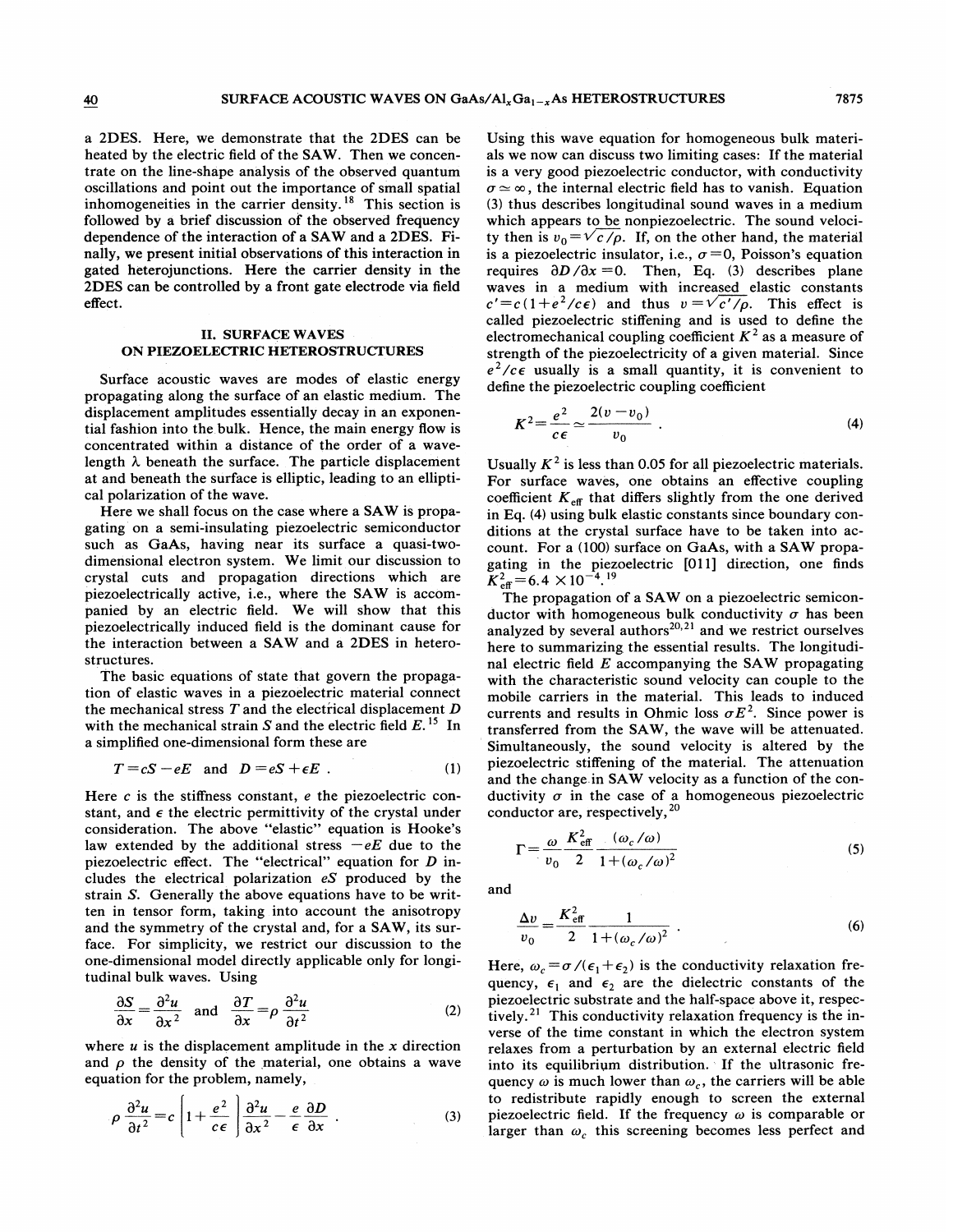finally at  $\omega \gg \omega_c$ , the piezoelectric field will be nearly the same as for a corresponding insulator. Maximum attenuation occurs at  $\omega = \omega_c$  and piezoelectric stiffening is observed only for  $\omega \gtrsim \omega_c$ .

We now consider the case of a 2DES which we simply model by a thin sheet of mobile carriers with sheet conductivity  $\sigma_{\Box}$  located directly on top of the crystal. The thickness  $d$  of this conducting layer is assumed to be much smaller than the wavelength of the SAW. Then the longitudinal electric field of the SAW can only be screened at the surface, i.e.,  $z = 0$ . This effect is illustrated in Fig. <sup>1</sup> where the normalized SAW electric potential as a function of depth in the material for both cases  $\sigma_{\Box} = 0$  and  $\sigma_{\Box} = \infty$  is shown. One clearly sees how the SAW potential recovers with distance from the conducting surface. Equations (5) and (6) used above for the homogeneous semiconductor apply here, too. The fact that here the conductivity is restricted to a thin sheet results effectively in a modification of the relaxation frequency  $\omega_c$ . As shown by several authors<sup>22-25</sup> this relaxation frequency  $\omega_c$  now becomes dependent on the wave vector of the SAW  $k = 2\pi/\lambda$ . Now, only a thin conducting sheet of thickness  $d \ll \lambda$  and sheet conductivity  $\sigma_{\Box} = \sigma d$  carries the induced currents. This is reflected in an increase of the effective resistance by a factor  $1/kd$ .<sup>22</sup> Hence, the conductivity relaxation frequency now becomes

$$
\omega_c = \frac{\sigma_{\Box} k}{\epsilon_1 + \epsilon_2} \tag{7}
$$

Thus, for the 2D case, the ratio  $\omega_c/\omega$  in Eqs. (5) and (6) has to be replaced by the frequency-independent ratio  $\sigma_{\Box}/\sigma_M$  where  $\sigma_M = v_0(\epsilon_1 + \epsilon_2)$  and we have

$$
\Gamma = k \frac{K_{\text{eff}}^2}{2} \frac{\sigma_{\Box}/\sigma_M}{1 + (\sigma_{\Box}/\sigma_M)^2} , \qquad (8)
$$



FIG. 1. Absolute value of the SAW electric potential  $|\phi_{SAW}|$ as function of depth into bulk in units of the SAW wavelength  $\lambda$ . Both cases of free ( $\sigma_{\Box} = 0$ ) and metallized ( $\sigma_{\Box} = \infty$ ) GaAs surface are depicted (after Ref. 37).

$$
\frac{\Delta v}{v_0} = \frac{K_{\text{eff}}^2}{2} \frac{1}{1 + (\sigma_{\Box}/\sigma_M)^2} \tag{9}
$$

This is true for frequencies  $\omega \ll 1/\tau_t$  where  $\tau_t$  is the transport relaxation time of the 2DES. For these frequencies  $\sigma_{\Box}$  can be regarded as frequency independent. Also, Eqs. (8) and (9) are restricted to the local regime, i.e.,  $d \ll \lambda$  and  $l_{\text{int}} \ll \lambda$  where  $l_{\text{int}}$  is an intrinsic length in the 2DES such as the electronic mean free path. Figure 2 llustrates Eqs. (8) and (9), i.e., the attenuation  $\Gamma$  per unit length as well as the relative change  $\Delta v /v_0 = (v - v_0)/v_0$ of the sound velocity as a function of the sheet conducivity  $\sigma_{\Box}$  of a 2D layer. For the special case of a (100) GaAs surface with  $k_{SAW}$  [011] the characteristic conductivity  $\sigma_M$  is about 3.3  $\times 10^{-7} \Omega_{\square}^{-1}$ .

For conductivities  $\sigma_{\Box} \ll \sigma_M$  the attenuation per unit length is proportional to the conductivity, for  $\sigma_{\Box} \gg \sigma_M$ it is proportional to  $1/\sigma_{\Box}$ . The sound velocity changes in a rather steplike fashion in the vicinity of  $\sigma_{\Box} = \sigma_M$  between the two limiting cases discussed above.

Since our experiments are mostly carried out in magnetic fields applied perpendicularly to the heterojunction, we have to consider the magnetic-field-induced anisotro-



FIG. 2. Attenuation coefficient  $\Gamma$  per unit wave vector k (a) and change in sound velocity  $\Delta v/v_0$  (b) in units of  $K_{\text{eff}}^2$  as a function of the sheet conductivity  $\sigma_{\Box}$  of the 2DES which is assumed to be located on top of the crystal surface. The conductivity  $\sigma_{\Box}$ is given in units of  $\sigma_M$  as defined in the text.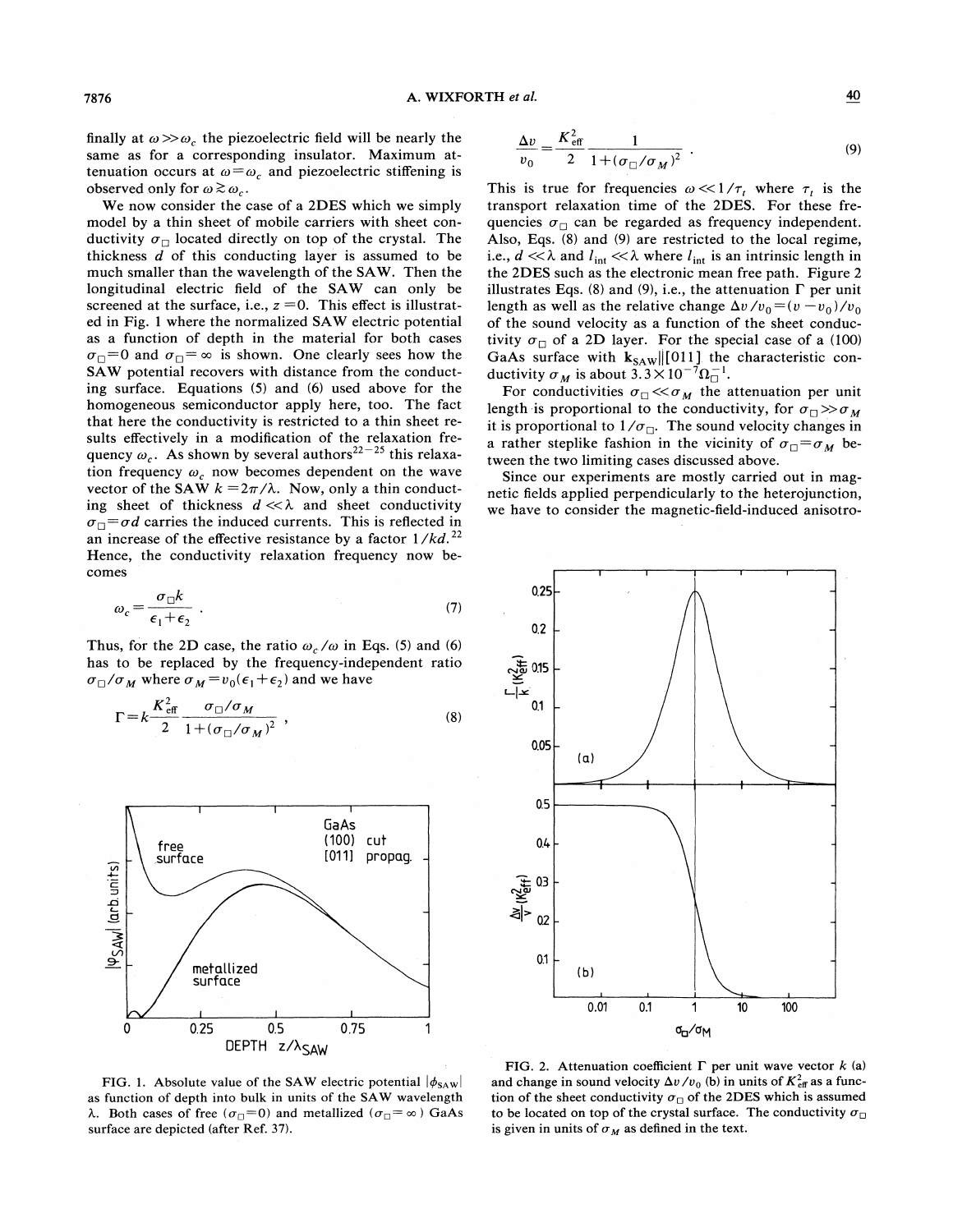py of the conductivity, expressed by the magnetoconductivity tensor. If the longitudinal electric field in the SAW defines the x direction, the sheet conductivity  $\sigma_{\Box}$  in Eqs. (8) and (9) has to be replaced by the diagonal tensor component  $\sigma_{xx}$ . We want to emphasize that here the interaction between a surface acoustic wave on a piezoelectric substrate and a 2DES is only described by the interaction of the longitudinal electric field of the SAW with the mobile carriers. This piezoelectric interaction can be described completely classically and is of relaxation type. The deformation potential interaction turns out to be negligible in comparison to the piezoelectric interaction for frequencies up to several GHz.<sup>26</sup> Thus we omit it in the discussion of our experiments.

#### III. EXPERIMENTAL NOTES

For our experiments we use two configurations with the SAW either propagating on the heterostructure itself or on a piezoelectric insulator brought in close contact to the heterostructure of interest, as discussed in the following. In a later section we will consider the experimental requirements necessary to study gated heterojunctions with SAW's.

## A. Direct coupling

A sketch of a typical sample configuration used to study the interaction of a SAW propagating on the semiconductor structure containing the 2DES is shown in Fig. 3. We start with conventional GaAs/ $Al_xGa_{1-x}As$ heterojunctions grown by molecular-beam epitaxy<sup>27</sup> (MBE) on a semi-insulating (100) GaAs substrate. A part of the MBE-grown layer containing the high-mobility 2DES is chemically removed to define a conventional Hall bar mesa. Indium diffused contacts allow us to simultaneously measure  $\rho_{xx}$  and  $\rho_{xy}$  of the 2DES in a magnetic field. On both sides of this mesa we fabricate interdigital transducers<sup>28</sup> forming a SAW delay line. They are prepared directly on the semi-insulating GaAs substrate to avoid capacitive coupling to the 2DES. The crystal cut used here (i.e., (100) surface, [110] propagation) results in the highest achievable electromechanical coupling coefficient for surface waves on GaAs.

In the heterojunction, the thickness of the GaAs cap layer, the Si-doped  $Al_xGa_{1-x}As$  layer, and the undoped spacer add up to typically 100 nm and thus are much smaller than the SAW penetration depth. Our experiments are carried out at low temperatures ( $T \lesssim 4.2$  K) and in high magnetic fields ( $B \le 12$  T) applied perpendicularly to the surface of the sample. The SAW delay line operates at a fundamental wavelength  $\lambda = p$ , where p is the period of the interdigital transducer structure. As the period of the interdigital transducer structure. As<br>sketched in Fig. 4 a radio frequency  $f_0 = v/p$  is fed into one of the transducers to generate a coherent and monochromatic SAW. With short rf pulses  $(0.1-1 \mu \text{sec})$  we periodically produce SAW packets at typical repetition rates of 10 kHz that are transmitted through the heterojunction and detected after typical delay times of  $2 \mu$ sec at the opposite transducer. Then they are amplified and analyzed in phase and intensity using the experimental setup as depicted in Fig. 4. The SAW intensity is recorded with a diode detector. The phase deviation due to the interaction with the 2DES is obtained by homodyne mixing using a phase-locked loop (PLL) that keeps the phase difference between signal and reference constant by controlling the generator frequency. This frequency change is recorded and calibrated in units of velocity change, using  $\Delta v/v = (\Delta f/f)l/L$ . Here *l* is the spatial separation of the two transducers on the sample and  $L$  is the length of the interaction region, i.e., the length of the Hall bar containing the 2DES. Standard boxcar integrating techniques then provide signals proportional to the SAW intensity and phase, respectively, as a function of the magnetic field B. A typical SAW intensity signal as measured at the boxcar input is displayed in Fig. 5. By special design of the transducers the excitation of higher harmonics of the fundamental frequency  $f_0$  is also possible. This is illustrated in Fig. 6, where the frequency spectrum of a typical SAW delay line on GaAs is depicted.



FIG. 3. Typical sample geometry as used in SAW experiments. On standard MBE-grown heterostructures we prepare a Hall bar-shaped active mesa containing the high-mobility 2DES. Interdigital transducers are fabricated photolithographically directly onto the GaAs substrate. The inset shows a section of a transducer. The SAW wavelength  $\lambda$  is given by the periodicity  $p$  of the transducer (from Ref. 11).



FIG. 4. Schematic diagram of the experimental setup used to investigate the interaction between a SAW, and a 2DES as explained in the text. The sample is located in the center of a superconducting solenoid at low temperatures.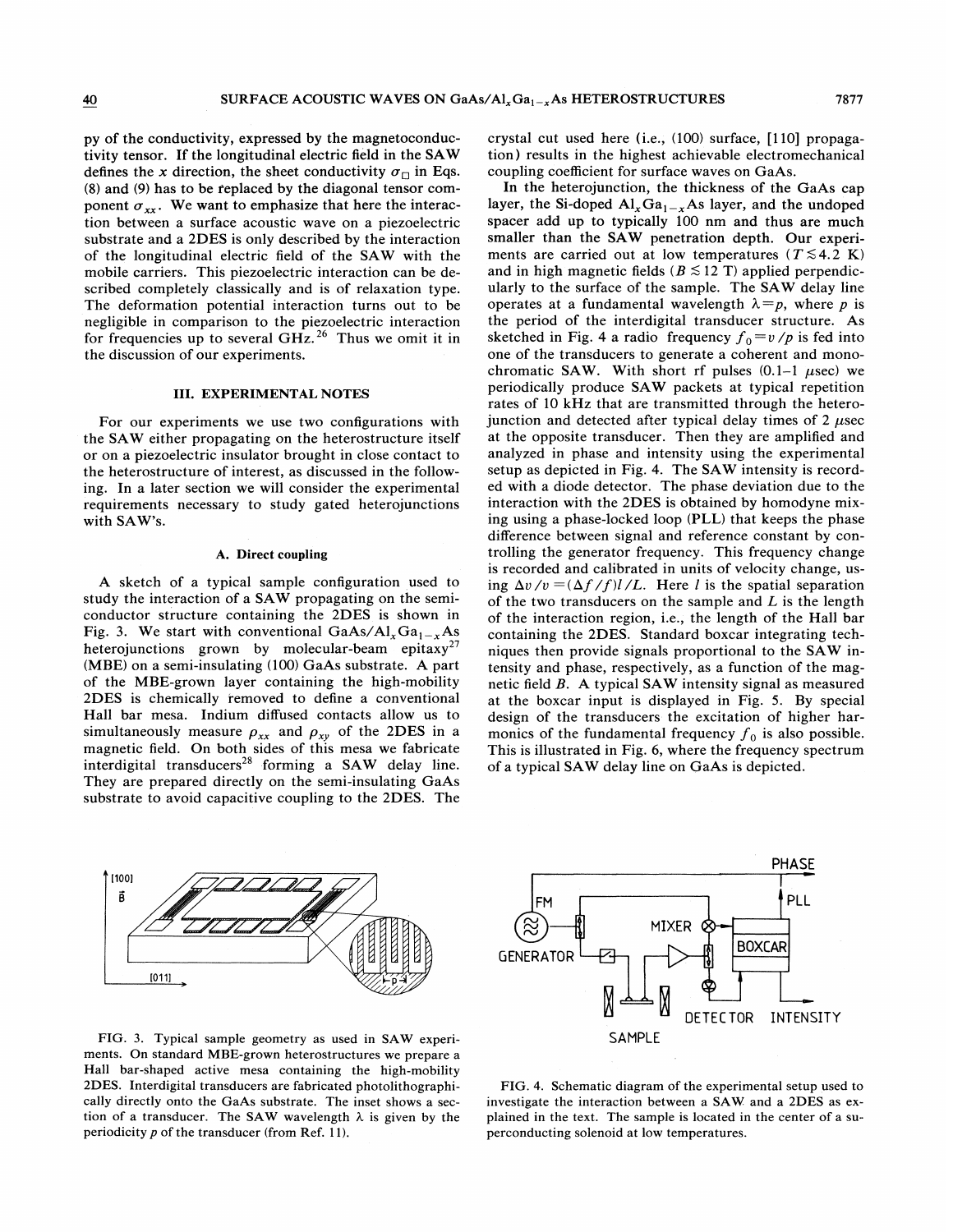

FIG. 5. Typical oscilloscope trace of the received SAW intensity signal as measured with the diode detector. At time A the emitting transducer launches a short SAW packet (0.2—<sup>1</sup>  $\mu$ sec) which reaches the receiver at time B. The signals at B can be separated from the electromagnetic pickup by use of standard boxcar integrating techniques.

# B. Proximity coupling

Proximity coupling is another useful technique to observe the magnetoacoustic interaction between a SAW serve the magnetoacoustic interaction between a SAW<br>and a 2DES.<sup>16,17</sup> In this case the SAW is excited not on the heterostructure sample itself but on a separate piezoelectric substrate which is brought into intimate contact with the heterostructure. For this purpose we use Y-cut, Z-propagating  $LiNbO<sub>3</sub>$  delay lines, which have a very high electromechanical coupling coefficient  $(K_{\text{eff}}^2=0.048)$ . Such an arrangement is shown in Fig. 7. The heterostructure sample is mechanically pressed face



FIG. 6. Transmitted frequency spectrum of a SAW delay line having transducers with period  $p = 33 \mu$ m as used in our experiments. Higher harmonics of the fundamental frequency  $f_0$  can also be generated.



FIG. 7. Sketch of a sandwich system consisting of a Y-cut, Z-propagating  $LiNbO<sub>3</sub>$  SAW delay line and a  $GaAs/Al<sub>x</sub>Ga<sub>1-x</sub>As heterostructure.$  The sample is pressed face down onto the piezoelectric substrate on which the SAW propagates. Interaction with the 2DES is mediated via the SAW electric field, which penetrates into the heterostructure sample (from Ref. 17).

down on top of the delay line. If the air gap between the delay line and the heterostructure sample is considerably smaller than the wavelength of the SAW, the SAW electric field can penetrate into the sample and interact with the 2DES. This system is acoustically mismatched, so that the SAW propagates on the  $LiNbO<sub>3</sub>$  substrate only. For such a sandwich arrangement the characteristic conductivity  $\sigma_M$  in Eqs. (8) and (9) has to be replaced by a modified  $\sigma'_M$  depending also on  $kz_0$ , where  $z_0$  is the hickness of the air gap.<sup>16</sup> The interaction between the SAW electric field of the delay line and the 2D electrons of the sample vanishes exponentially with the distance between the two components. Nonetheless, with a reasonable air gap  $z_0$  of a few  $\mu$ m and SAW wavelengths of some 10  $\mu$ m, the observed quantum oscillations in the amplitude and phase of the SAW signal are of the same order as those measured directly on GaAs. This is due to the fact that the coupling coefficient  $K_{\text{eff}}$  entering Eqs. (8) and (9) is now that of  $LiNbO<sub>3</sub>$  being bigger than that of GaAs by 2 orders of magnitude.

## C. Gated heterostructures

We also study the interaction of a SAW and a 2DES in gated heterostructure samples. By the use of a front gate electrode and a gate voltage between this gate and the 2DES one is able to deplete the 2D channel of mobile carriers. The use of a front gate, however, directly affects the effectivity of the SAW technique. As shown in Sec. II, a metallized surface shortens the electric field of the SAW, and thus suppresses the interaction with the 2DES close to the surface. One can avoid such detrimental effects by either using back gates or gating across a thinned  $LiNbO<sub>3</sub>$  delay line. The latter techniques, however, usually limit the tunability of the carrier density in the 2DES and often cause problems with respect to homogeneity of the depleted 2DES. Hence we choose a gating technique where the front gate is kept at a certain distance from the 2DES. A suitable spacer is an insulating photoresist film of thickness  $d = 100-500$  nm with the gate electrode on top of it. Here, the surface wave propagates at the interface between insulator and sample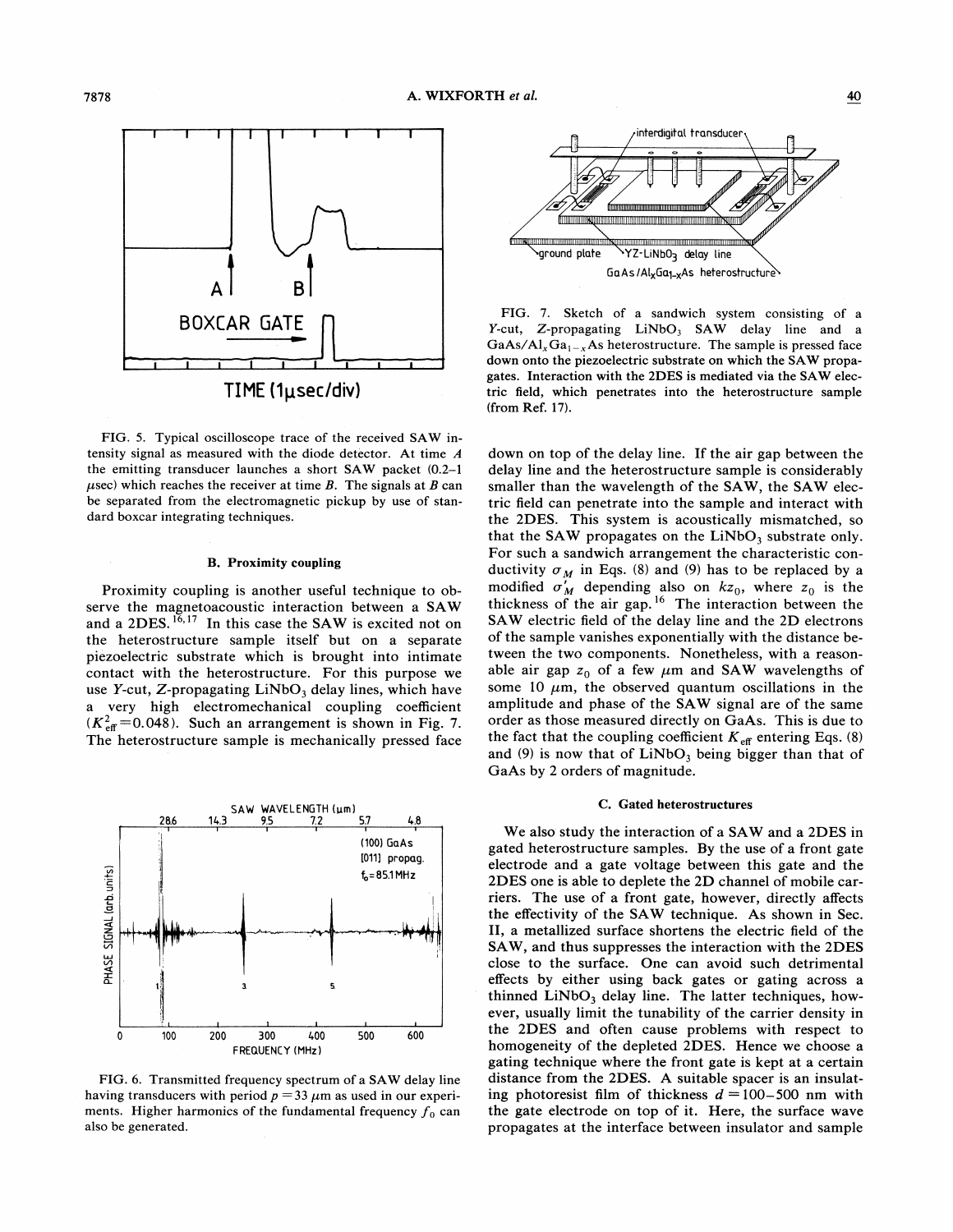surface. Since the gate plane then is above the GaAsresist interface, we expect the SAW field at the plane of the 2DES to be screened much less than it would be by a gate on the GaAs surface itself (see Fig. 1). Initial experimental results using gated heterostructure samples are given in Sec. IV E.

#### IV. EXPERIMENTAL RESULTS AND DISCUSSION

#### A. Quantum oscillations in the SAW propagation

As shown in Sec. II, SAW's are most sensitive to a conducting surface layer at relatively low sheet conductividucting surface layer at relatively low sheet conductivi<br>ties  $\sigma_{\Box} \simeq \sigma_M$ . Therefore SAW experiments are appropriate to study regimes of low dynamic conductivity  $\sigma_{rr}$  of a 2DES that occur at low temperatures in quantizing magnetic fields B or, at  $B = 0$  T, near inversion threshold. In high magnetic fields the magnetoconductivity  $\sigma_{xx}$  of a high-mobility sample exhibits strong Shubnikov-de Haas oscillation, caused by the complete quantization of the energy spectrum of the 2DES. Deep minima of  $\sigma_{xx}$  are observed whenever the Landau level filling factor  $v=N_s h$  /eB, where  $N_s$  is the areal electron density in the 2DES, is close to an integer  $i$  ( $i = 1, 2, 3, \ldots$ ). Simultaneously the Hall resistance  $\rho_{xy}$  becomes quantized, i.e., busy the Han resistance  $p_{xy}$  becomes quantized, i.e. into the conductivity oscillations in the quantum Hall regime and might lead to a better understanding of the QHE.

Here, we want to discuss the influence of a completely quantized 2DES in a strong magnetic field on the propagation parameters of a SAW, transmitted through the heterojunction. The measured magnetic field dependencies of these parameters in a typical heterojunction, i.e., the transmitted SAW intensity and the change in SAW velocity  $\Delta v/v_0$ , are shown in Figs. 8(a) and 8(b), respectively. The measurements are made at sufficiently low SAW amplitudes to avoid nonlinear effects discussed in the following section. For comparison, Fig. 8(c) displays the magnetoconductivity  $\sigma_{xx}(B)$  of the sample as deduced from measurements of  $\rho_{xx}(B)$  and  $\rho_{xy}(B)$  in Hall bar geometry.

At low magnetic fields ( $B \le 1$  T) the magnetoconductivity  $\sigma_{rr}(B)$  changes by an order of magnitude due to the high mobility of the 2DES ( $\mu \approx 500\,000 \text{ cm}^2/\text{V}$  sec) in this sample. Therefore this region is omitted for clarity in Fig. 8(c). The SAW intensity [Fig. 8(a)] and the change in SAW velocity [Fig. 8(b)], however, remain nearly unchanged in this magnetic field range. At higher magnetic fields strong quantum oscillations appear in the SAW intensity  $I(B)$  and in  $\Delta v(B)/v_0$ , which coincide in position with deep minima in  $\sigma_{xx}(B)$ . Deep minima in  $\sigma_{xx}(B)$  always occur if the Fermi level is located between two Landau levels, i.e., for integer filling factors  $\nu$ .

The quantum oscillations in the SAW intensity  $I(B)$ appear different from those in  $\sigma_{xx}(B)$  since the SAW attenuation [Eq. (8)] is not a linear function of  $\sigma_{xx}(B)$ . For the regime, where  $\sigma_{xx}(B) < \sigma_M$ , i.e., for high magnetic fields or low filling factors  $\nu$ , the quantum oscillations in the SAW intensity reveal a characteristic feature. They

are split into two distinct minima, which are neither observed in  $\Delta v(B)/v_0$  nor in  $\sigma_{xx}(B)$ . This splitting is a kind of fingerprint of the interaction between a SAW and a 2DES in a strongly quantizing magnetic field. It occurs when  $\sigma_{xx}(B)$  drops to very low values below  $\sigma_M$ . Traversing such a deep minimum,  $\sigma_{xx}(B)$  passes  $\sigma_M$ twice, leading to the occurrence of two maxima in the attenuation  $\Gamma(B)$  or, in turn, of two minima in the transmitted SAW intensity  $I(B)=I_0 \exp(-\Gamma L)$ . Here L s the length of the interaction region, i.e., the length of the Hall bar in propagation direction. The center maximum of  $I(B)$  of such a split quantum oscillation then corresponds to the minimum values of  $\sigma_{xx}(B)$ .



FIG. 8. SAW intensity  $I(B)$  (a) and change in sound velocity  $\Delta v / v_0$  (b) after transmission through a heterojunction with electron density  $N_s = 3.5 \times 10^{11}$  cm<sup>-2</sup> as function of the magnetic field B at a SAW wavelength  $\lambda=33$   $\mu$ m and temperature  $T = 4.2$  K. Trace (c) shows, for comparison, the magnetoconductivity  $\sigma_{xx}(B)$  as extracted from measurements of  $\rho_{xx}(B)$  and  $\rho_{xy}(B)$  in Hall bar geometry. As explained in the text the quan $f_{xy}(B)$  in Tian oar geometry. The explained in the text the quantum oscillations in  $I(B)$  and in  $\Delta v(B)/v_0$  reflect the oscillations of  $\sigma_{xx}(B)$  in the regime of very low conductivities  $\sigma_{xx} \simeq \sigma_M$ . The dotted lines in (a) and (b) are the results of calculations using Eqs. (8) and (9) and  $\sigma_{xx}$  from (c). Best agreement between<br>experiment and calculation is obtained by using experiment and calculation is obtained by using<br> $K_{\text{eff}}^2 = 6.4 \times 10^{-4}$  and  $\sigma_M = 4 \times 10^{-7} \Omega_{\text{d}}^{-1}$  (from Ref. 11).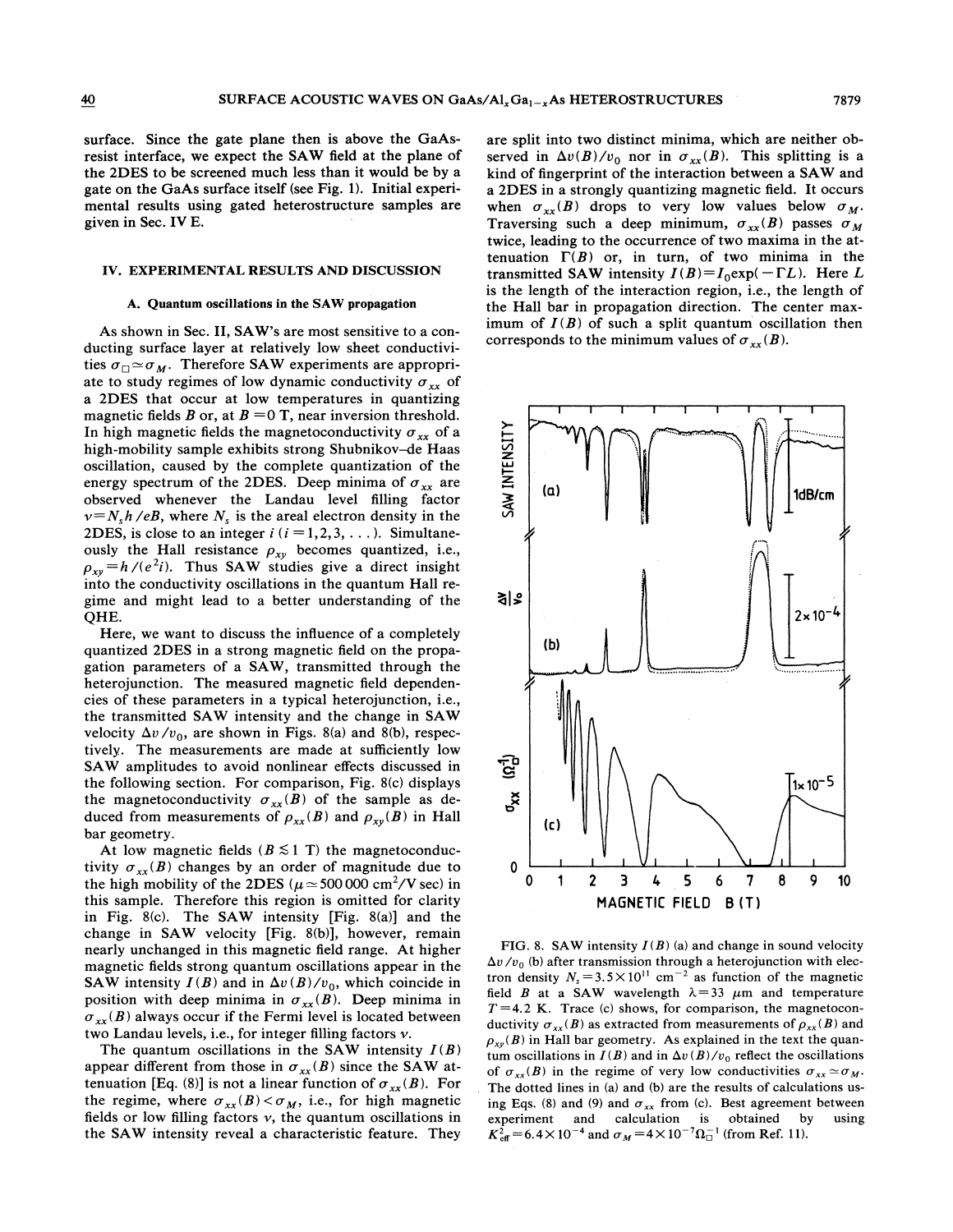The effect of piezoelectric stiffening caused by the reduced screening of the SAW is clearly observed in Fig. 8(b). For each minimum in  $\sigma_{xx}(B)$  the sound velocity increases, as predicted by Eq. (9). The dotted lines in Figs. 8(a) and 8(b) are the corresponding quantities calculated using Eqs. (8) and (9) and  $\sigma_{xx}(B)$  from Fig. 8(c). To achieve best agreement between the calculation and the experimental data, we here used  $\sigma_M = 4 \times 10^{-7} \Omega_0^{-1}$  and  $K_{\text{eff}}^2 = 6.4 \times 10^{-4}$ . This  $\sigma_M$  compares well with the one calculated above from the measured sound velocity and<br>known dielectric constant  $(\sigma_M = 3.3 \times 10^{-7} \Omega_{0}^{-1})$ , dielectric constant  $(\sigma_M = 3.3 \times 10^{-7} \Omega_{\square}^{-1}),$ whereas the value used here for  $K_{\text{eff}}^2$  is the same as measured by other authors.<sup>19</sup> Figure 8 displays representa tive results for a given temperature and SAW wavelength. For lower temperatures and for higher SAW frequencies the agreement between our model and the experimental results is similarly satisfying. Nevertheless, for most samples we find small deviations from the predictions of the simple relaxation-type model discussed above. The most apparent difference is that the double minima in  $I(B)$  do not have equal amplitudes as predicted by Eq. (8). We will discuss this phenomenon in Sec. IV C. Apart from these deviations, the classical conductivity relaxation model, as presented in Sec. II, provides a good description of the inhuence of a quantized 2DES in a strong magnetic field under QHE conditions on the SAW propagation parameters.

# B. Power dependence

As demonstrated above, the interaction between a SAW and a 2DES is strongest in the regime of the QHE. In this regime, we also have studied the dependence of the SAW attenuation on incident power, i.e., on the amplitude of the SAW. A representative result of such investigations is given in Fig; 9 for four different power levels. Here the dependence of a given split quantum oscillation in the SAW intensity  $I(B)$  around  $\nu=4$  on incident SAW power is depicted. With increasing power the splitting of the oscillation disappears. One observes a decrease of the center maximum in  $I(B)$  and simultaneously a decrease of the separation of the double minima on the  $B$  scale. At the highest power level in Fig. 9 both minima merge. The same behavior is observed for all split oscillations that occur at low temperatures. Oscillations corresponding to higher filling factors or equivalently to lower magnetic fields, however, begin to disappear at lower power levels.

Generally we use short SAW packets ( $\simeq$ 1  $\mu$ sec) and sufficiently low repetition rates ( $\simeq$  10 kHz) to avoid thermal heating of the whole sample. We interpret the observed power dependence as resulting from heating of the 2DES by the electric field of the SAW. The center maximum of a split oscillation in  $I(B)$  corresponds to a deep minimum in  $\sigma_{xx}(B)$  at integer filling factor v. The Fermi level in this case lies in the center of the mobility gap between two adjacent Landau levels. An increasing electron temperature  $T_e$  thermally activates carriers from the lower Landau level to the higher one. Such an activation causes an increase of the minimum in  $\sigma_{xx}(B)$ , which in turn will lead to a decrease of the center maximum in

 $I(B)$ . Electron heating by means of the SAW electric field is distinctly different from heating via a drift electric field applied between source and drain contacts. Since the SAW electric field is partially screened by the 2DES the field amplitude, for a given mechanical amplitude of the SAW, decreases with increasing conductivity of the electron gas as  $E(\sigma_{\Box})=E_0(1+(\sigma_{\Box}/\sigma_M)^2)^{-1/2}$ . This has to be included in a quantitative analysis. Though we have performed such an analysis which can describe the experimental observations it presently contains too many unknown parameters to gain more physical insight. However, SAW traces measured at different lattice temperatures and low power levels show that heating of order 10 K is necessary to produce traces comparable to the highest power levels (Fig. 9).

To experimentally confirm that the thermal activation of  $\sigma_{\min}$  is not induced by lattice heating but caused by electron heating of the free carriers alone and thus is quasi-instantaneous, we have fabricated a special sample with two pairs of transducers operating at different frequencies. One of them is fed with high-power rf bursts and is used to heat the 2DES, whereas the other, operating at low power, can probe the time scale on which the electrons relax their energy. By changing the time delay



FIG. 9. Quantum oscillation in the transmitted SAW intensity for filling factor  $v \approx 4$  as function of the magnetic field B. The sample is identical to the one of Fig. 8. Parameter is the relative intensity of the high-frequency signal applied to the emitting transducer. With increasing power the splitting of the oscillation disappears and both minima merge on the  $B$  scale. This is interpreted in terms of an increased electron temperature as described in the text (from Ref. 11).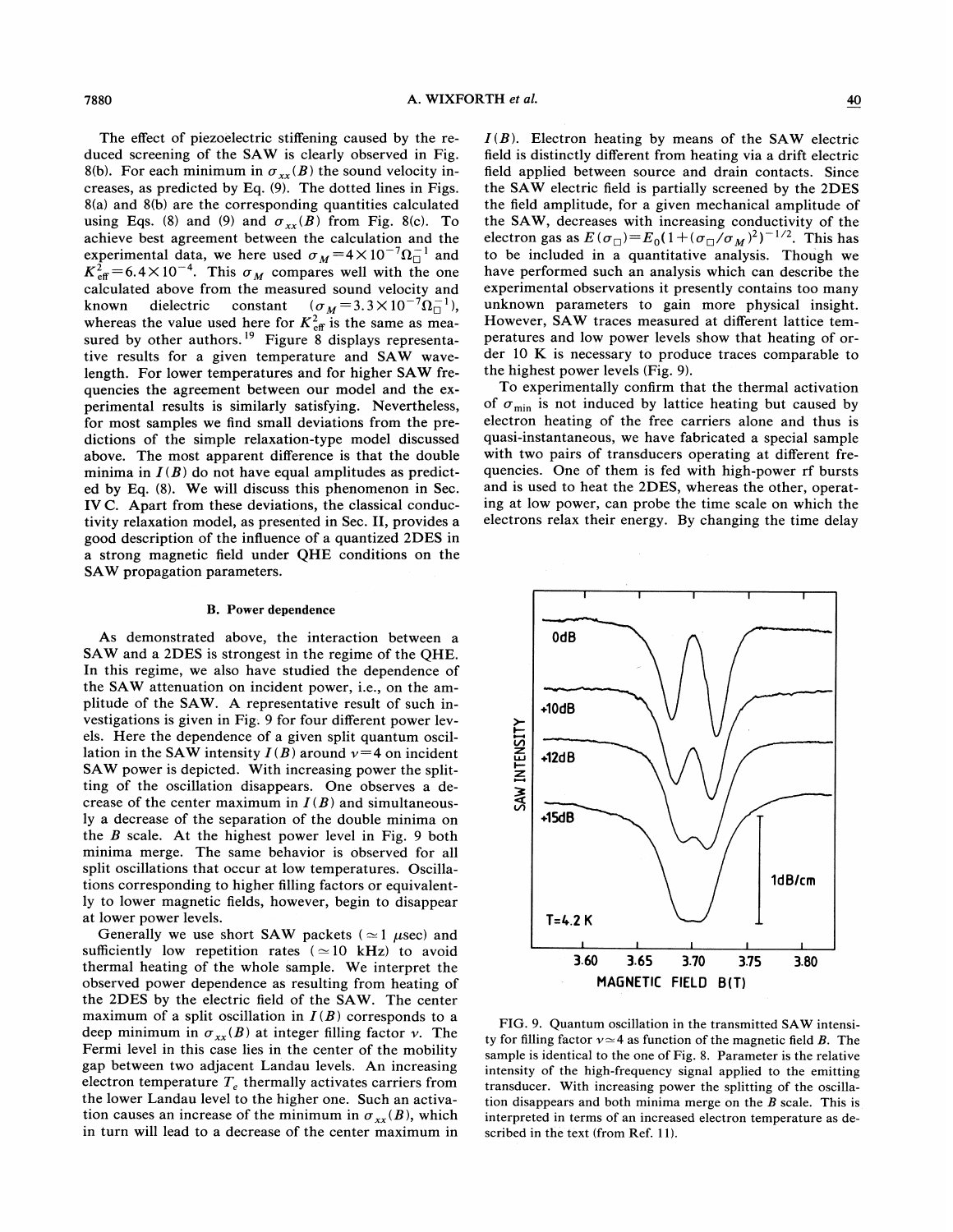

FIG. 10. Amount of splitting  $\Delta I/I$  of a  $\nu=4$  quantum oscillation in the transmitted SAW intensity as obtained in a timeresolved "heat and probe" experiment.  $\Delta I/I$  is given as a function of the time delay  $\Delta \tau$  between the heating and the probing SAW pulse. The wavelength of the high-power heating pulse is  $\lambda_n = 10 \ \mu \text{m}$ , that of the low-power probing pulse is  $\lambda_r = 16 \ \mu \text{m}$ . The splitting only disappears if both pulses completely overlap.

 $\Delta \tau$  between the excitation of the pulses we can vary their actual spatial separation on the sample. A delay  $\Delta \tau = 0$ corresponds to the complete overlap of the two SAW packets. The result of such an experiment is shown in Fig. 10. Here, the amount of splitting  $\Delta I/I$  of an oscillation of the probing pulse amplitude is plotted against the time delay  $\Delta \tau$  between the heating and the probing pulse. A substantial decrease of  $\Delta I/I$  is only observed for  $\Delta \tau \approx 0$ , i.e., if both SAW packets completely overlap. We thus conclude that within the time resolution of our experiments (approximately 50 ns), mainly given by the finite length of the SAW packets, the heating effect is instantaneous. We can therefore rule out lattice heating as cause for the activation, since such an effect has a time constant in the range of msec. .

#### C. Line shape of the quantum oscillations in the SAW intensity

Here, we want to discuss in detail the line shape of quantum oscillations in the transmitted SAW intensity  $I(B)$  that are split in high magnetic fields, i.e., at low filling factors  $v$ . the main difference between the model presented in Sec. II and the experimentally observed line shape is the fact that for a given minimum in  $\sigma_{xx}(B)$  the two observed minima in the SAW intensity have different depths. This observation is consistently made on most of the samples investigated. Equation (8) predicts that the maximum attenuation of the SAW per unit length<br>is given by  $\Gamma_{\text{max}} = kK_{\text{eff}}^2/4$ . Hence, for a given interaction length  $L$  the minimum value of intensity transmitted through the heterojunction region is  $L_{\min} = I_0 \exp(-\Gamma_{\max} L)$ . This value should be the same for all double minima in  $I(B)$ . As it has been shown, <sup>18</sup> this is only true if one assumes the conductivity  $\sigma_{xx}(B)$  to be perfectly homogeneous across the whole heterojunction area  $F = WL$ . Here W is the width of the Hall bar that is covered by the SAW. The detected SAW signal  $I(B)$  is proportional to the width W, since a transducer integrates over its aperture. In the small signal approximation which is valid here with  $\Gamma L \ll 1$ , we can write  $I(B) \simeq I_0(1-\Gamma l)$  where l now is an effective interaction length given by  $l = F/W$ . We now assume the carrier distribution on the heterojunction area to be inhomogeneous. For simplicity, we consider several independent homogeneous domains of area  $F_i$ , each of which has a somewhat different conductivity  $\sigma_{xx}^i(B)$  and thus a slightly different  $\Gamma_i(B)$ . The total transmitted SAW intensity then will be

$$
I_{\text{tot}} \simeq I_0 (1 - \sum_i \Gamma_i l_i) \tag{10}
$$

Here,  $l_i = F_i/W$  and  $\sum_i F_i = F$ . Different carrier densities  $N_{\rm si}$  in the different domains cause different attenuations  $\Gamma_i(B)$ . For a given magnetic field these correspond to slightly different filling factors  $v_i = N_{si}h/eB$ .

A simulation of the influence of such small inhomogeneities on the transmitted SAW intensity is depicted in Fig. 11. Here we only assume two domains of different density and model each minimum in  $\sigma_{xx}^i(B)$  by a parabola. This model results in an asymmetry in the split oscillation of the SAW intensity  $I(B)$ . To confirm our assumption of the role of inhomogeneities on the line shape of split quantum oscillations in  $I(B)$ , we have studied a sample in which we have intentionally created two domains of different carrier densities. For that purpose a small area ( $\simeq$ 15%) of the sample is illuminated by a focused light emitting diode (LED) for short periods of time. Due to the persistent photoeffect<sup>29,30</sup> we thus can successively increase the carrier density  $N_s$  in the illuminated domain. The result of such an experiment is shown in Fig. 12, where the development of a split oscillation in  $I(B)$  under illumination is depicted.



FIG. 11. Simulation of the influence of a small spatial inhomogeneity in the carrier density on the line shape of a split quantum oscillation in the SAW intensity (solid line). For simplicity, two discrete carrier density domains are assumed. The smaller one has conductivity  $\sigma_{xx}^2$  and covers 14% of the active sample area. It has a density  $N_{s2}$  that is only 5% larger than the one of the dominant domain  $(N_{s1}, \sigma_{xx}^1)$ . The B dependence of  $\sigma_{xx}^1$  and  $\sigma_{xx}^2$  is included by the dashed line.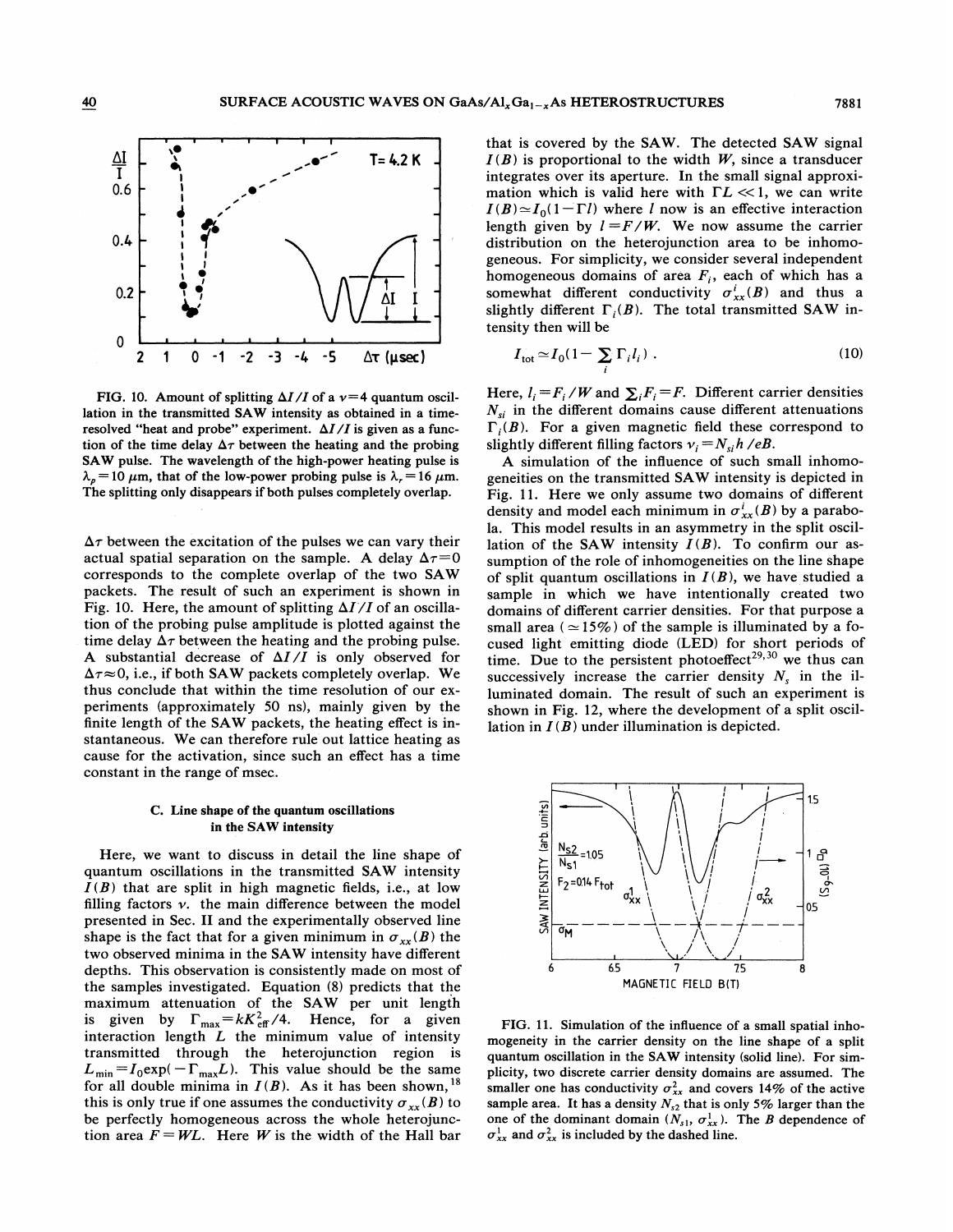The increase in carrier density on a small part of the sample changes the line shape of the oscillation in the SAW intensity and finally leads to a shoulder on the high field side. This shoulder indicates the second, higher density area. It should be noted that the influence of such small inhomogeneities is difficult to extract from measurements of the magnetoresistance components  $\rho_{xx}$  and  $\rho_{xy}$ , respectively. Though one can observe small changes in  $\rho_{xx}$  with illumination, the measured changes depend crucially on the geometry of the potential probes used. The Hall plateaus in the measured Hall resistance  $\rho_{xy}$  are broadened by inhomogeneity of the carrier density which can be seen in Fig. 13. Here the quantum oscillations in the SAW intensity  $I(B)$  and the corresponding plateaus in  $\rho_{xy}$  are shown as a function of the magnetic field. The traces in Fig. 13(b) correspond to the situation where two different carrier densities are present on the sample, leading to broadened Hall plateaus in  $\rho_{xy}$ . To study such spatial inhomogeneities, the surface wave technique proves



advantageous. Since a SAW integrates over the whole sample area, it can directly yield information about the spatial uniformity of the 2DES under QHE conditions. Such information is difficult to deduce from studies of the magnetoresistance component  $\rho_{xx}$ , since there the averaging process is not yet known.

In some cases it is necessary to include a parallel conductance in the doped AlGaAs layer as another important parameter to describe the observed line shapes.<sup>31,32</sup> Since a SAW experiment is very sensitive in the range of small sheet conductivities, it also is a sensitive probe for such bypass conductivities in GaAs/Al<sub>x</sub>Ga<sub>1-x</sub>As heterostructure samples. A conducting bypass of areal conductivity  $\sigma_{by} \lesssim \sigma_M$  will partially screen the SAW electric field at the plane of the 2DES and thus modify the intensity modulation  $I(B)$  occurring in a split oscillation. A bypass with  $\sigma_{by} > \sigma_M$  will prohibit splitting of the  $I(B)$ oscillations even when  $\sigma_{xx}(B)$  drops below  $\sigma_M$ . In heterojunctions with a large bypass conductivity  $\sigma_{by} \gg \sigma_M$  the SAW electric field may be so strongly screened that quantum oscillations in  $I(B)$  are hardly discernible even when  $\sigma_{xx}$  has deep minima.

If we neglect the small spacing between the bypass and



FIG. 12. Influence of an intentionally induced inhomogeneity on the line shape of a split quantum oscillation in the SAW intensity. A domain of higher electron density is created via the persistent photoeffect by local illumination of approximately 15% of the total sample area using a focused LED. The parameter  $t_{\text{LED}}$  is the accumulated illumination time which is a measure of the increased density in the illuminated domain (from Ref. 18).

FIG. 13. Quantum oscillations in the transmitted SAW intensity  $I(B)$  and simultaneously recorded Hall resistance  $\rho_{xy}(B)$ at  $T = 4.2$  K. (a) represents a rather homogeneous sample with an electron density  $N_s = 3.4 \times 10^{11}$  cm<sup>-2</sup>, such that  $v=2$  is reached at  $B = 7.1$  T. In (b) two distinct carrier densities are present as indicated by two sets of split quantum oscillations in  $I(B)$ . This inhomogeneity significantly broadens the Hall plateaus.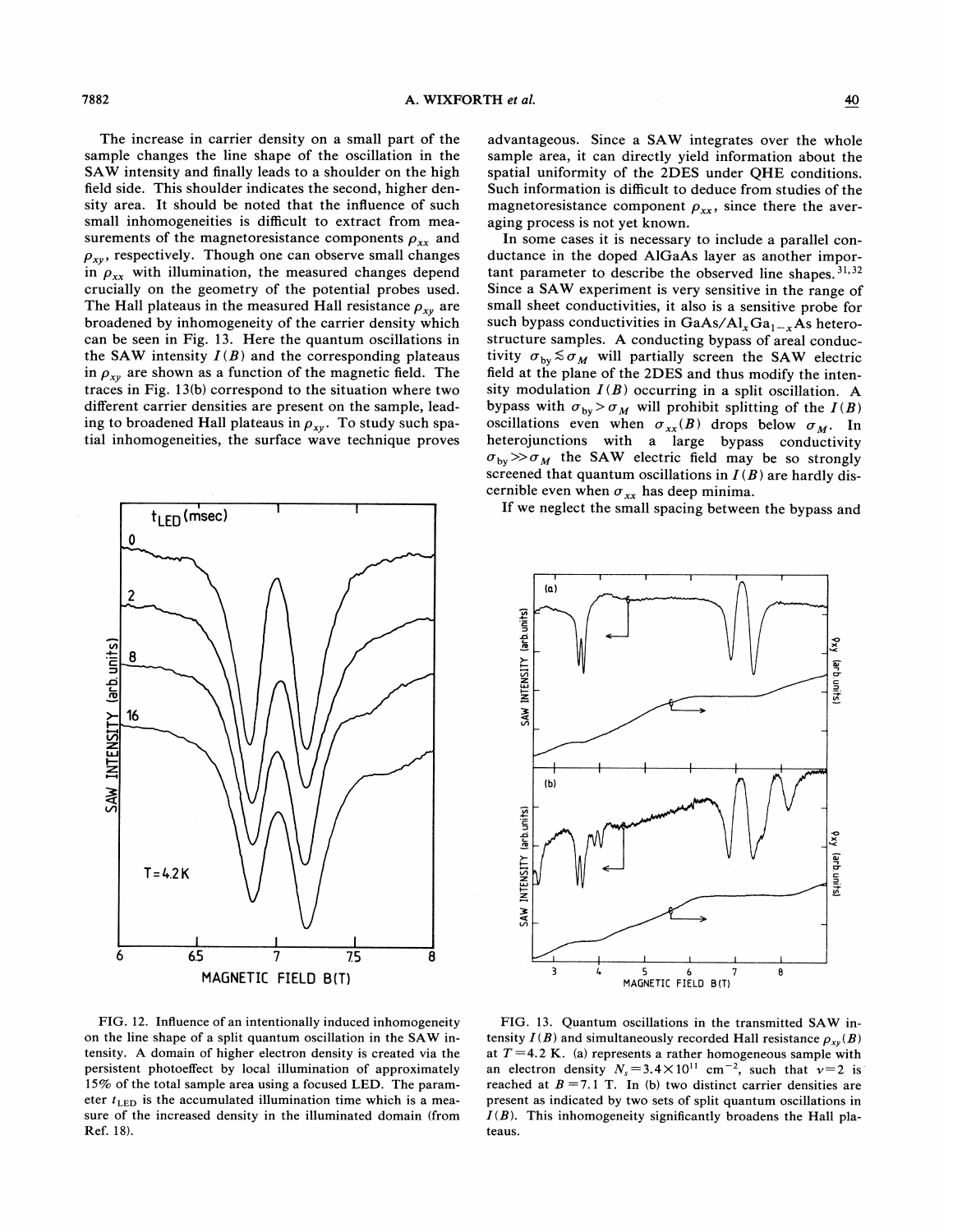the 2DES, we can include bypass influences by replacing in Eq. (8)  $\sigma_{\Box}$  by  $\sigma_{\Box} = \sigma_{xx} + \sigma_{by}$  and assume  $\sigma_{by}$  to be independent of magnetic field for the field range of a single quantum oscillation in  $\sigma_{xx}(B)$ . A homogeneous bypass on a homogeneous sample thus will act so as to effectively increase  $\sigma_{\Box}$  and to decrease splitting as well as the center maximum of a given  $I(B)$  oscillation. It is possible to decrease  $\sigma_{by}$  without significantly changing  $\sigma_{xx}$  in gated heterostructures by applying a small gate bias. This is demonstrated in Fig. 14. Here, the heterostructure sample is part of a sandwich structure, in which the SAW propagates on a thinned  $LiNbO<sub>3</sub>$  delay line as sketched in Fig. 7. The gate voltage is applied between the metallized backside of this insulator and the 2DES. With increasing gate voltage one can see the occurrence of the splitting of the quantum oscillation, whereas the position on the  $B$ 



FIG. 14. Quantum oscillation of the transmitted SAW intensity around filling factor  $v=2$  as measured on a sandwich structure consisting of a LiNbO<sub>3</sub> SAW delay line and a heterostructure sample. A negative gate voltage  $V_g$  is applied between the metallized backside of the delay line and the 2DES. As explained in the text a parasitic bypass conductivity  $\sigma_{by} > \sigma_M$  in the doped AlGaAs layer suppresses splitting in the  $I(B)$  oscillation at  $V_g = 0$  V. With increasing gate bias the bypass is depleted and splitting appears.

scale remains nearly unchanged. This indicates that the application of a small bias first depletes the bypass channel and then the 2DES.

By introducing a bypass conductivity in our calculation, we are able to model even very asymmetric line shapes, which is demonstrated in Fig. 15. Here we compare a measured quantum oscillation in the SAW intensity with a modeled line shape. For simplicity we have only used two domains of different carrier densities  $N_{si}$ and bypass conductivities. Shown is a quantum oscillation at  $v=6$ , with  $\sigma_{xx}(B)$  modeled by a parabola.

By use of the SAW technique we could also show that domains of slightly different carrier densities can be generated in a heterostructure sample by the application of drift field pulses between the source and drain contacts. Results of such an experiment are depicted in Fig. 16. Here, the measured SAW intensity around an integer filling factor as a function of the magnetic field is shown. Drift pulses of height  $E_p$  are applied between source and drain for short intervals ( $\sim$  5  $\mu$ sec) at low repetition rate (10 kHz). During this time a low-power SAW packet is excited and detected on the same sample. Here, the SAW is only used to probe the effect of the drift pulse on the 2DES. In Fig. 16(a) the parameter is the height of the applied electric field pulse. With increasing pulse height one clearly observes the generation of a well-defined, higher density domain on the sample. This domain grows in area, as indicated by an increase in the absorption depth for the high field quantum oscillation in  $I(B)$ . The growth of this domain occurs at the expense of the remaining sample area occupied by the original, lower density. After switching off the electrical drift pulse, this electric-field-induced inhomogeneity remains persistent, comparable to the effect of illuminating the sample by band-gap radiation. In Fig. 16(b) we demonstrate that not only the height of the electric drift pulse is important for the induced inhomogeneity but also the number of



FIG. 15. Extended comparison of a measured split quantum oscillation (solid line) at filling factor  $v=6$  in the SAW intensity and a simulation (dotted line) based on two domains of different density  $N_{si}$ , area  $F_i$ , channel conductivity  $\sigma_{xx}^i$ , and bypass conductivity  $\sigma_{bv}^i$  (*i* = 1, 2) as indicated.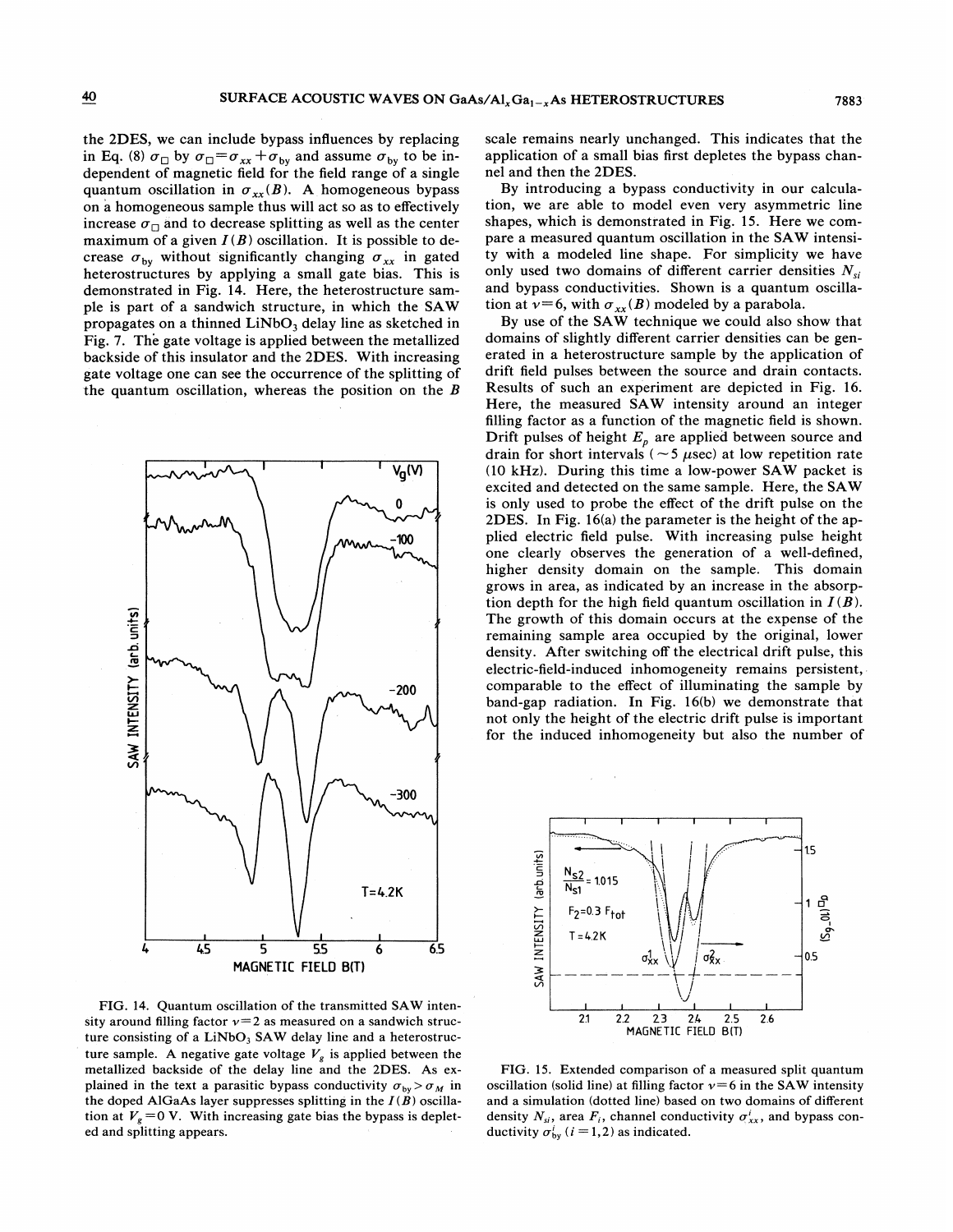

FIG. 16. Development of the  $v=4$  quantum oscillation in the transmitted SAW intensity with application of short  $(5 \ \mu \text{sec})$ source-drain drift pulses of strength  $E_p$  at a repetition rate of 10 kHz at a temperature of  $T = 4.2$  K. In (a) with increasing pulse amplitude a second higher density domain appears and increases. In (b) the accumulative effect of pulses of fixed heights  $E_{n}$  is studied. Here t is the total time for which pulses are applied (from Ref. 12).

pulses. Continuing the experiment with a constant amplitude of the drift pulses generating a field of  $E_p = 30$ V/cm, a further increase of the area occupied by the higher density domain is observed.

Similar results are obtained by replacing the electrical drift pulse by a high-power SAW pulse. Here too, a persistent inhomogeneity in the carrier density of the sample can be generated. Experimentally we find that in this case the strength of the magnetic field is important for generating inhomogeneities in the carrier density. This phenomenon we assume to be caused by the SAW electric field which is screened in the absence of magnetic fields and only becomes strong at magnetic fields corresponding to integer filling factors. At present, such electric-fieldinduced persistent inhomogeneities are not well understood. In particular, the electric fields that can generate such inhomogeneities are surprisingly low and seem to depend on the design of the heterojunctions. Further studies are needed to identify the origin of these phenomena.

In our opinion, SAW techniques are particularly useful to study the inhuence of small spatial inhomogeneities of a 2DES. Here we want to mention the relation between inhomogeneities and the apparent density of states between Landau levels.  $33$  The magnetic field dependence of many quantities that depend on the density of states such as capacitance or specific heat have been successfully modeled by the assumption of a finite density of states between Landau levels. There have also been suggestions to explain the integer quantum Hall effect only on bases of small spatial inhomogeneities in the carrier density.<sup>34</sup> Here, SAW techniques may provide a test for this inhomogeneity model of the quantum Hall effect.

#### D. Frequency dependence

The frequency dependence of the interaction between a SAW and a 2DES has been studied on various samples with transducers of different periodicities.<sup>12</sup> This is necessary, since for an interdigital transducer of a given period  $p$  only a narrow frequency band is accessible. Therefore we either have to change the transducer geometry or to operate the transducer on higher harmonics. We have prepared different transducer structures on the same sample such that we can excite several SAW frequencies on the same heterostructure. The results of such experiments are summarized in Fig. 17. Here we plot the maximum attenuation  $\Gamma_{\text{max}}$  as obtained from measurements of the minimum transmitted SAW intensity versus the SAW frequency. The relaxation model as expressed by Eq. (8) predicts a linear increase of this maximum attenuation with frequency or wave number of the SAW and is given by  $\Gamma_{\text{max}} = kK_{\text{eff}}^2/4$ . In Fig. 17 the solid line depicts the expected frequency dependence of  $\Gamma_{\text{max}}$ , using a sound velocity of  $v_0 = 2959$  m/sec and an effective electromechanical coupling coefficient  $K_{\text{eff}}^2 = 6.4 \times 10^{-4}$ . Both values agree very well with those found in literature. <sup>19</sup> For frequencies up to 300 MHz or, equivalently, for wavelengths down to approximately 10  $\mu$ m no significant deviation is observed from the linear dependence within experimental error. For higher frequencies we consistently observe deviations corresponding to a decrease in the slope  $d\Gamma_{\text{max}}/d\omega$ . Within the relaxation time model we cannot describe the deviation and a more sophisticated theory would be needed. Such a theory should include nonlocal corrections of the interaction between a SAW and a 2DES. For high frequencies the SAW wavelength may become comparable to intrinsic lengths  $l_{\text{int}}$  in the 2DES and thus  $kl_{\text{int}} \approx 1$  which would cause nonlocal effects to be reflected in the SAW attenuation. These intrinsic lengths may be related to localization in the quantum Hall regime or to diffusion effects that have been neglected up to now.



FIG. 17. Frequency dependence of the maximum attenuation  $\Gamma_{\text{max}}$  of a SAW by a 2DES. Different samples are labeled by the wafer number.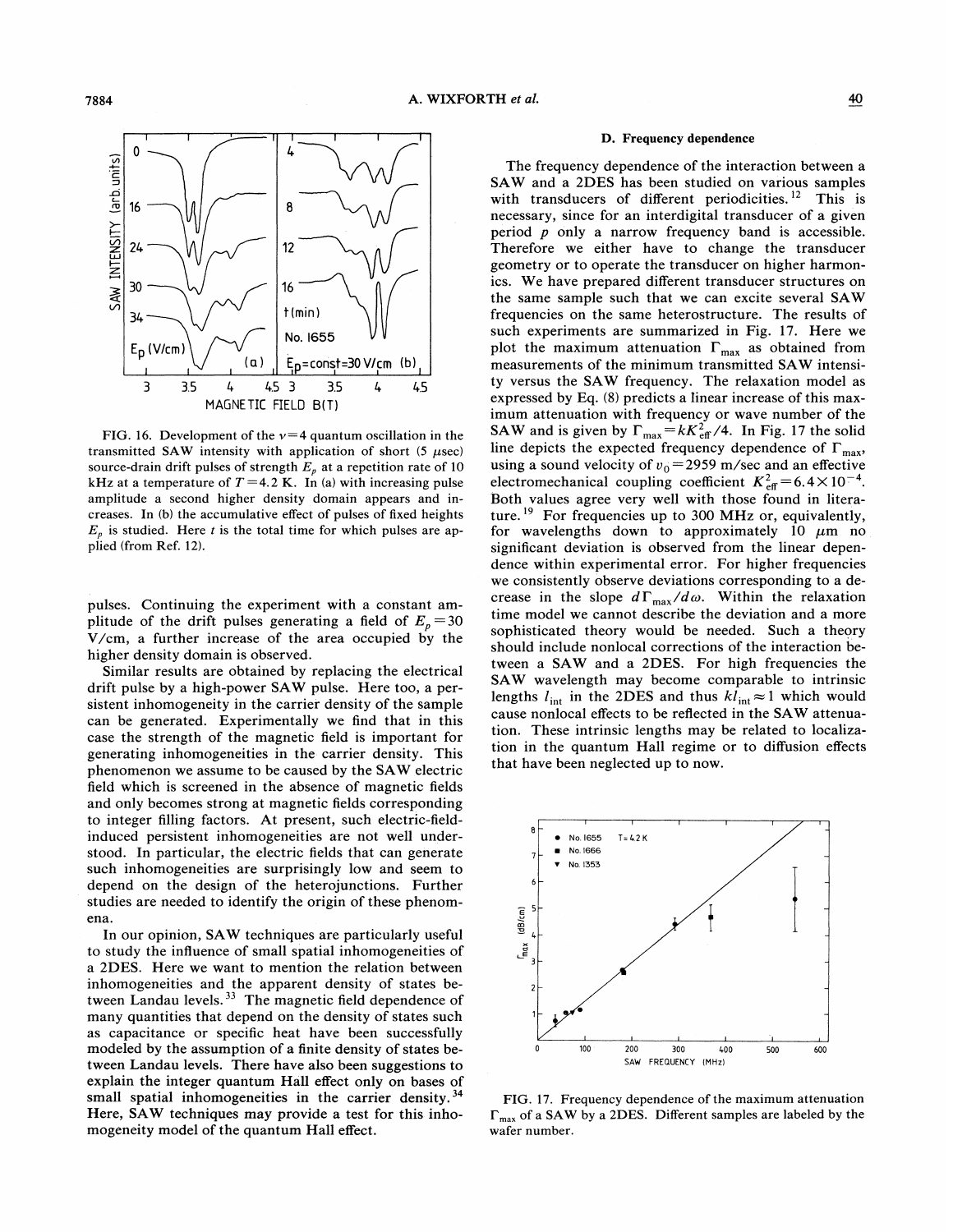### E. Gated heterostructures

We recently succeeded in observing the interaction of surface acoustic waves and a 2DES in gated heterostructures. Here, we are able to control the carrier density and hence the conductivity of the 2DES by use of a front gate electrode. Between the surface of the heterojunction sample and the gate electrode we deposit a thin insulating photoresist layer to increase the distance between the metal electrode and the 2DES to avoid shortening of the SAW electric field. The thickness of this layer is of the order of some hundred nm, still much smaller than typical SAW wavelengths. The SAW on these gated samples thus propagates on the interface between the photoresist layer and the heterostructure sample. The distribution of the piezoelectric potential here is more complicated than depicted in Fig. 1, since there is no piezoelectricity in the insulating photoresist layer.

First experimental results concerning the interaction between a SAW and a 2DES in gated heterostructures are shown in Fig. 18 for two different samples. In Fig. 18(a) the transmitted SAW intensity is plotted versus the magnetic field for different gate voltages  $V_g$ . The SAW wavelength for this sample is  $\lambda=16 \mu m$  and the thickness



FIG. 18. First experimental results for the interaction of a SAW with a 2DES on gated heterojunctions. For the sample in (a) we display the magnetic field dependence of the SAW intensity at different gate voltages  $V_g$ . For the sample in (b) we show the gate voltage dependence of the SAW phase signal at two magnetic fields  $\vec{B}$  and  $\vec{B}=0$  T.  $V_{\text{th}}$  indicates the inversion threshold.

of the photoresist layer is  $d = 460$  nm. Hence the total distance of the gate electrode from the plane of the 2DES is about 4% of the SAW wavelength. The threshold gate voltage at which complete depletion of the 2D channel bottage at which complete depletion of the 2D channel<br>occurs is around  $V_{\text{th}} \simeq -8$  V. By varying the gate voltage between  $V_g = 0$  V and  $V_g = -4$  V the carrier density of the sample can be reduced from  $N_s(0 \text{ V}) \approx 3.6 \times 10^{11}$ . cm<sup>-2</sup> down to  $N_s(-4 \text{ V}) \approx 1.8 \times 10^{11} \text{ cm}^{-2}$ . This is clearly seen by a shift of the corresponding quantum oscillations in  $I(B)$  towards lower magnetic fields.

For a different sample, we show in Fig. 18(b) the detected phase signal of the SAW as a function of the gate voltage for different magnetic fields. The insulating photoresist layer on this sample has a thickness of  $d = 300$  nm and the SAW wavelength is  $\lambda = 8 \mu$ m. The smaller insulator thickness leads to a smaller threshold gate voltage, in this case  $V_{\text{th}} \simeq -3.8$  V as indicated by an arrow. The pronounced quantum oscillations in the  $B = 2$  T and  $B = 3$  T traces correspond to the change in sound velocity caused by the minimum in  $\sigma_{xx}$  around the filling factor  $v=2$ . The sharp step around  $V_g \simeq V_{\text{th}}$  indicates the piezoelectric stiffening in the conductivity range  $\sigma_{xx} \lesssim \sigma_M$  near inversion threshold. There the interaction between the SAW and a 2DES may be investigated even in the absence of magnetic fields, as  $\sigma_{xx}$  always drops below  $\sigma_M$  for  $V_g$  approaching  $V_{\text{th}}$ .

#### V. CONCLUSION AND PERSPECTIVES

We have studied the interaction between surface acoustic waves and quasi-two-dimensional electron systems in  $GaAs/Al_xGa_{1-x}As$  heterostructures. At low temperatures and in high magnetic fields we observe quantum oscillations in the propagation parameters, namely the intensity and the sound velocity of the SAW. These oscillations reflect the Shubnikov-de Haas oscillations of the magnetoconductivity of the 2DES. Moreover, the interaction between the SAW and a 2DES becomes strongest in magnetic field regions where the magnetoconductivity  $\sigma_{xx}(B)$  drops to very low values, i.e., in the regime of the quantum Hall effect. We have shown that even there the interaction can be described quasiclassically by a simple relaxation-type model in which the 2DES influences the SAW solely via its sheet conductivity.

The integrative character of SAW experiments makes them very sensitive to changes in the spatial distribution of the sheet conductivity or the carrier density on the sample area. This we use to semiquantitatively describe the line shape of the observed quantum oscillations in the SAW intensity by assuming very small inhomogeneities in the areal carrier density. Such small inhomogeneities and their inhuence on, e.g., the quantum Hall effect are in general not visible in standard dc magnetoresistance experiments. We also show that spatial inhomogeneities in the carrier density can be generated if electrical drift pulses are applied to the 2DES via source-drain contacts. Here, SAW experiments again prove a sensitive tool for studies of spatial inhomogeneity.

At high SAW intensities the quantum oscillations of the transmitted SAW intensity show a characteristic dependence on the amplitude o the SAW. We interpret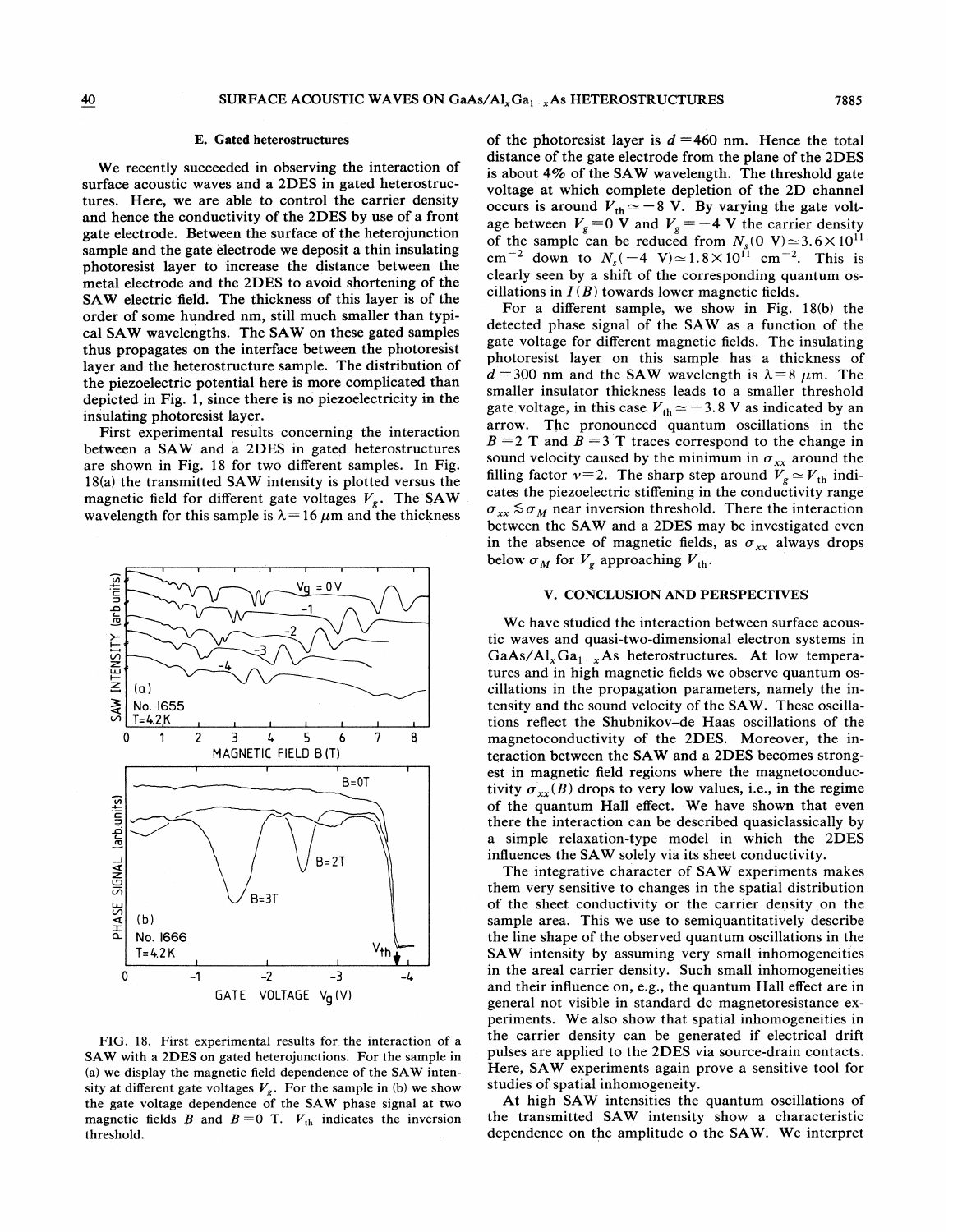this behavior as an increase of the electron temperature in the electric field of the surface wave. Experimentally we show that this "phonoconductive" response is instantaneous within the time resolution of our experiment.

Further, we have studied the frequency dependence of the interaction by using different SAW wavelengths. Up to frequencies of 300 MHz or, equivalently, down to wavelengths of 10  $\mu$ m no deviations from the behavior predicted by the simple classical model are observed. For higher frequencies or shorter wavelengths we consistently observe a decrease in the maximum attenuation which will be the subject of further investigations.

We have demonstrated that interaction of a SAW with a 2DES also can be observed in a sandwich structure where the SAW is excited and detected on a separate piezoelectric medium. Here the 2DES interacts with the electric field of the SAW by means of proximity coupling. This very simple, contactless, and nondestructive technique is a useful tool for the characterization of heterostructure samples without the need for special sample preparation.

Finally, we have presented initial experimental results on the interaction of surface acoustic waves with a 2DES in gated heterojunction samples. Here, we can control the carrier density and hence the conductivity of the 2DES by use of a front gate electrode. This way, a new field of investigations is opened. We now can study the interaction between a SAW and a 2DES on samples with very low carrier densities. In high magnetic fields and at low temperatures we thus should be able to enter the regime of the fractional quantum Hall effect and the transi-

- 'Present address: University of California, Santa Barbara, Santa Barbara, California 93106.
- <sup>1</sup>For a comprehensive review see, e.g., T. Ando, A. B. Fowler, and F. Stern, Rev. Mod. Phys. 54, 437 (1982).
- ${}^{2}$ For a recent review on spectroscopy in the ir regime see, e.g., U. Merkt, in Festkörperprobleme (Advances in Solid State Physics), edited by P. Grosse (Vieweg, Braunschweig, 1987), Vol. 27, pp. 109—136.
- ${}^{3}$ For a recent summary on Raman spectroscopy see, e.g., G. Abstreiter, M. Cardona, and A. Pinczuk, in Light Scattering in Solids  $IV$ , edited by M. Cardona and G. Güntherodt (Springer, Berlin, 1984), pp. <sup>5</sup>—150.
- 4For a recent review see, e.g., D. Weiss, K. v. Klitzing, and V. Mosser, in Two Dimensional Systems: Physics and Xew Deuices, edited by G. Bauer, F. Kuchar, and H. Heinrich (Springer, Berlin, 1986), p. 204.
- ${}^{5}$ For a recent review see, e.g., R. Lassnig and E. Gornik, in Two Dimensional Systems: Physics and Xew Deuices, edited by G. Bauer, F. Kuchar, and H. Heinrich (Springer, Berlin, 1986), p. 218.
- 6K. v. Klitzing, G. Dorda, and M. Pepper, Phys. Rev. Lett. 45, 494 (1980).
- <sup>7</sup>D. C. Tsui, H. L. Störmer, and A. C. Gossard, Phys. Rev. Lett. 4S, 1559 (1982).
- 8For a comprehensive review see, e.g., L. J. Challis, G. A. Toombs, and F. W. Sheard, in The Physics of Phonons, Vol. 285 of Springer Lecture Notes in Physics, edited by T. Paskiewicz (Springer, Berlin, 1987), p. 348.
- <sup>9</sup>J. C. Hensel, R. C. Dynes, and D. C. Tsui, Phys. Rev. B 28,

tion of the 2DES to the Fermi liquid state. Also, experiments on samples with laterally microstructured gate electrodes become accessible. Thus we may hope to study the interaction between SAW's and quasi-onedimensional electron systems (1DES).<sup>35</sup> Another important aspect of gated heterostructure samples is the possibility of acoustic charge transport in the potential wells of the SAW. This should be observable if the 2D channel is depleted to just above threshold, i.e., at very low carrier densities. Beside the scientific interest this heterojunction acoustic charge transport can play an important role in rf signal processing devices.<sup>36</sup> Studies of the interaction of a SAW and a 2DES near conductance threshold make experiments possible even at zero magnetic field. By application of a gate bias we can cover the range of conductivity where the interaction becomes strongest, i.e.,  $\sigma \approx \sigma_M$ . At the same time the mobility of the carriers in the system remains nearly unchanged. This gives rise to the question of whether acoustic amplification<sup>35</sup> can be observed in these systems.

#### ACKNOWLEDGMENTS

We would like to thank A. V. Chaplik for stimulating and fruitful discussions concerning theoretical aspects of this work. The  $LiNbO<sub>3</sub>$  substrates have been kindly provided by Ch. Grabmeier (Siemens Forschungslabor, Miinchen). Financial support of the Deutsche Forschungsgemeinschaft (Bonn, Germany) is gratefully acknowledged.

1124 (1983).

- <sup>0</sup>M. Rothenfusser, L. Köster, and W. Dietsche, Phys. Rev. B 34, 5518 (1986).
- <sup>1</sup>A. Wixforth, J. P. Kotthaus, and G. Weimann, Phys. Rev. Lett. 56, 2104 (1986).
- <sup>12</sup>A. Wixforth and J. P. Kotthaus, in The Application of High Magnetic Eields in Semiconductor Physics, edited by G. Landwehr (Springer, Berlin, in press).
- <sup>13</sup>F. Kuchar, R. Meisels, G. Weinmann, and W. Schlapp, Phys. Rev. B33, 2965 (1986).
- i4P. Das, M. E. Montamedi, and R. T. Webster, Appl. Phys. Lett. 27, 120 (1975).
- <sup>15</sup>For a review see, e.g., Acoustic Surface Waves, Vol. 24 of Topics in Applied Physics, edited by A. A. Oliner (Springer, Berlin, 1978).
- <sup>16</sup>A. Schenstroem, Y. J. Quian, M. F. Xu, H. P. Baum, H. Levy, and B.K. Sarma, Solid State Commun. 65, 739 (1988).
- <sup>17</sup>A. Wixforth, J. Scriba, M. Wassermeier, J. P. Kotthaus, G. Weimann, and W. Schlapp, Appl. Phys. 64, 2213 (1988).
- <sup>18</sup>A. Wixforth, J. Scriba, M. Wassermeier, J. P. Kotthaus, G. Weimann, and W. Schlapp, in Proceedings of the 19th Inter national Conference on the Physics of Semiconductors, Warsaw, 7988, edited by W. Zawadski (Institute of Physics, Polish Academy of Sciences, Warsaw, 1988).
- ${}^{19}R$ . T. Webster and P. H. Carr, in Rayleigh Waves, Theory and Applications, Vol. 2 of Springer Series on Wave Phenomena, edited by E. A. Ash and E. G. S. Paige (Springer, Berlin, 1985), pp. <sup>122</sup>—130.
- A. R. Hutson and D. L. White, J. Appl. Phys. 33, 40 (1969).